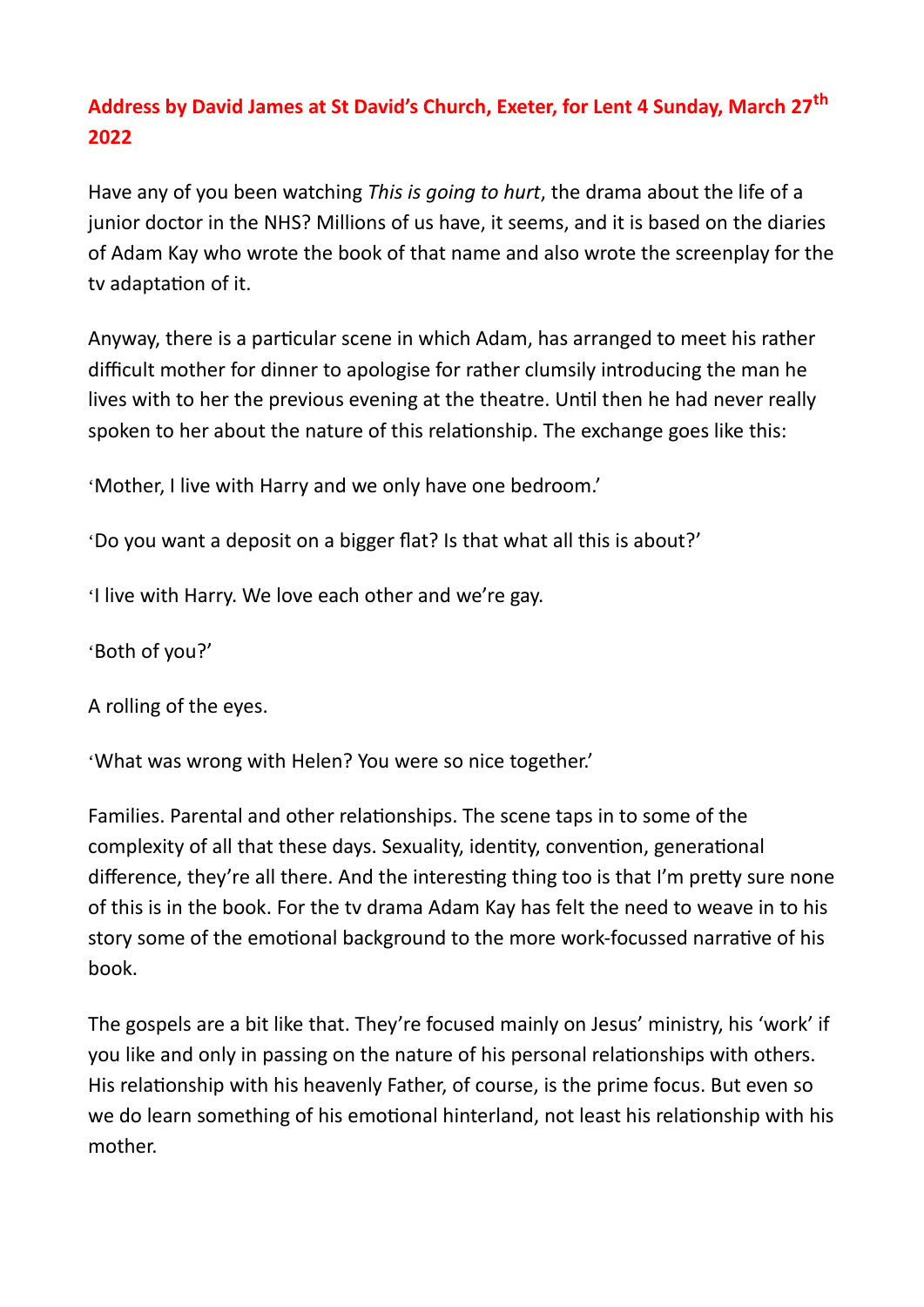Apart from the birth narratives, part of which we've had this morning, Luke gives us the incident of the family visit to Jerusalem for Passover when Jesus is twelve. He tells us of his being accidentally left behind on their return to Nazareth, the anxiety and the reprimand Mary gives him for making them so worried, and his reply when they eventually find him in the Temple, 'Didn't you know I was bound to be in my Father's house?'

John in his gospel takes us with Mary, Jesus and his friends to a wedding in Cana where they run out of wine. There is a robust exchange between mother and son as she says to him,

'There's no wine left.'

'What's that got to do with me?'

One imagines a rolling of Mary's eyes.

'Just do what he says', she tells the MC. And the water becomes wine as Jesus' commands are carried out.

It's John too who gives us the touching moment at the crucifixion when Jesus commends the beloved disciple into Mary's care and her into the disciple's care. Here are the hints of mutual relationship when at the point of death Jesus' love for her and his friend is given tender practical expression.

Tradition has it that Luke was the first to give a picture of Mary in the form of a representation of her relationship with Jesus. So Luke is traditionally known as the first icon-writer.

However that may be, the tradition of icons certainly has its roots in the East, and has become embedded in the Orthodox Christian tradition. They speak of icon writers, not painters, because the icon tells a story about relationship, written in the lines the eye follows as the icon is contemplated.

Let's look at one. Here is the icon of Tikhvinskaya, after the Russian Orthodox monastery where it is now kept. It's a particular style of icon called *Hodegetria*, a Greek word meaning pointing the way. You can see why: Mary is looking directly at us while cradling her baby in the crook of her left arm. But the gesture of her right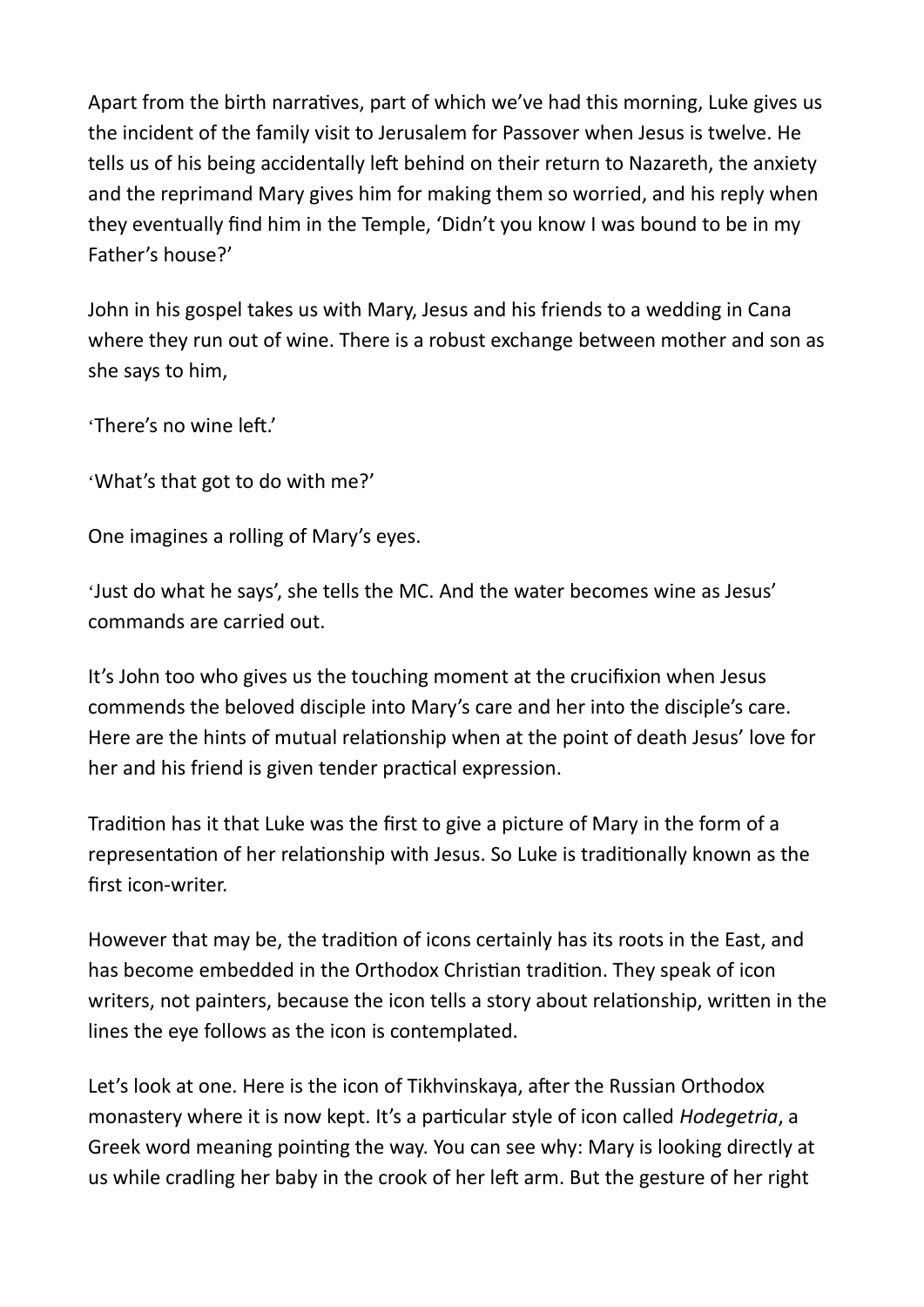hand is pointing us towards Jesus and when our eye follows the line between her hand and his face we notice that he is looking up towards his mother.

*the icon can be viewed here:* [https://en.wikipedia.org/wiki/Theotokos\\_of\\_Tikhvin](https://en.wikipedia.org/wiki/Theotokos_of_Tikhvin)

What's the storyline here? Well it might be something like this.

Mary, the mother, looks out at us and engages our attention, as one human being to another and having drawn us in our eye moves naturally to her gesture, her nose in line with her thumb takes our gaze downwards. Her hand is pointing us towards the baby she holds in her arms and the fingers lead us naturally back up towards his face. This face doesn't look out at us but turns towards his mother's, whilst his hand makes the Orthodox sign of blessing. He blesses her - and us too. In his other hand he holds his life - the gospel scroll.

The storyline seems then to speak about a circular relationship of love. It's a little journey of relationship. This is not a portrait of Mary alone, it's the story of her relationship with her son and ours with them both as she draws us into the intimate circle. She looks out invitingly to us whilst Jesus is completely absorbed in her. As Rowan Williams (to whom I'm indebted for these thoughts in his marvellous book *Ponder these Things)* says,

'*It is not only that we cannot understand Mary without seeing her as pointing to Christ: we cannot understand Christ without seeing his attention to Mary. Jesus does not appear to us as a solitary monarch, enthroned far off, but as someone whose being and living is always* engaged, *already directed towards humanity.' (p7)*

The icon is the opposite of the modern 'selfie' with its obsession with me: me at the Tower of London; me with my friends having a good time; me at the top of Mont Blanc; me swimming in Thailand etc. As well as pointing away from me it also points away from obsessions with things, with wealth, with my job, with how well I'm doing, with how I measure up to what other people are like or the standards the world sets.

It tells us something too about another modern obsession: identity.